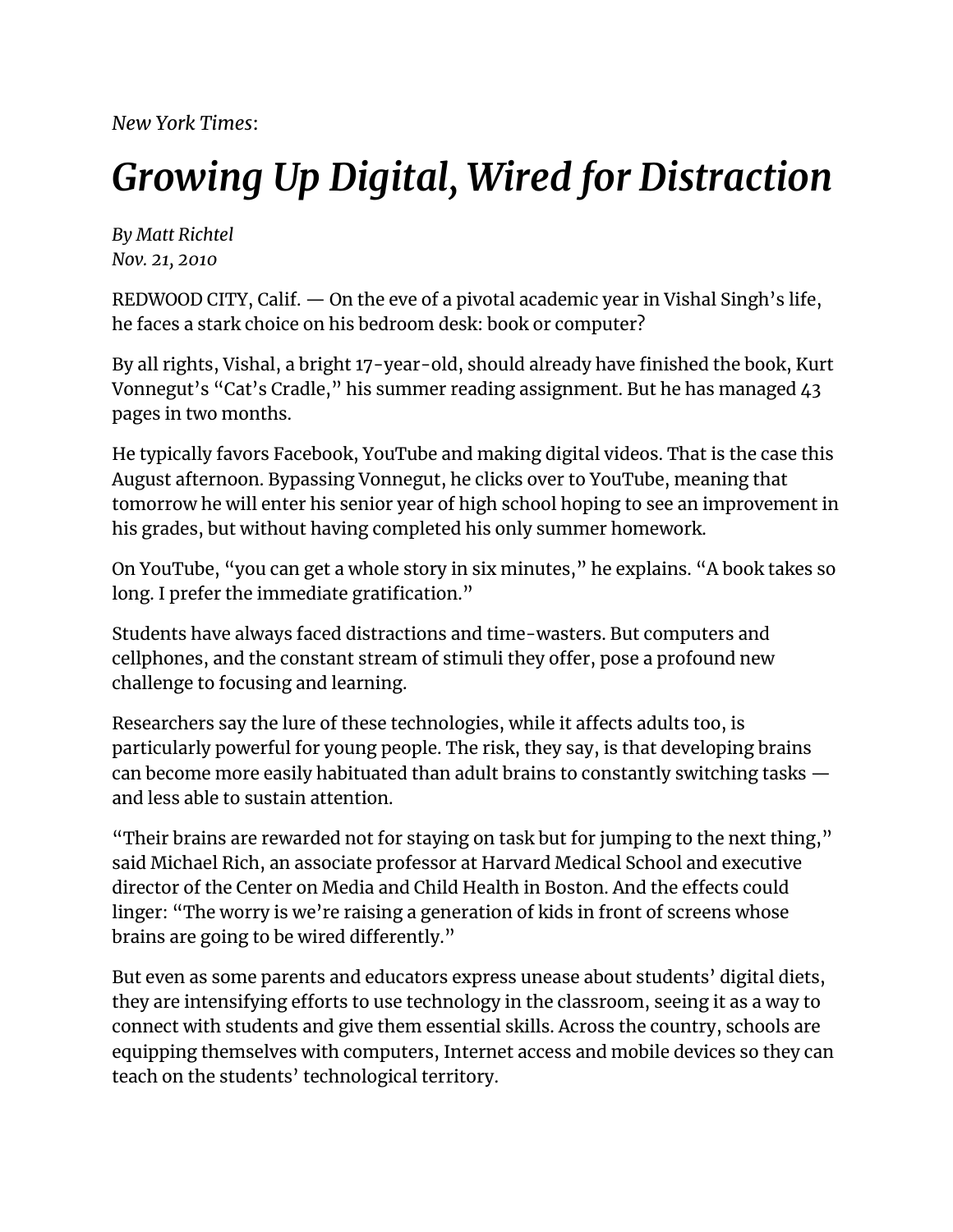It is a tension on vivid display at Vishal's school, Woodside High School, on a sprawling campus set against the forested hills of Silicon Valley. Here, as elsewhere, it is not uncommon for students to send hundreds of text messages a day or spend hours playing video games, and virtually everyone is on Facebook.

The principal, David Reilly, 37, a former musician who says he sympathizes when young people feel disenfranchised, is determined to engage these 21st-century students. He has asked teachers to build Web sites to communicate with students, introduced popular classes on using digital tools to record music, secured funding for iPads to teach Mandarin and obtained \$3 million in grants for a multimedia center.

He pushed first period back an hour, to 9 a.m., because students were showing up bleary-eyed, at least in part because they were up late on their computers. Unchecked use of digital devices, he says, can create a culture in which students are addicted to the virtual world and lost in it.

"I am trying to take back their attention from their BlackBerrys and video games," he says. "To a degree, I'm using technology to do it."

The same tension surfaces in Vishal, whose ability to be distracted by computers is rivaled by his proficiency with them. At the beginning of his junior year, he discovered a passion for filmmaking and made a name for himself among friends and teachers with his storytelling in videos made with digital cameras and editing software.

He acts as his family's tech-support expert, helping his father, Satendra, a lab manager, retrieve lost documents on the computer, and his mother, Indra, a security manager at the San Francisco airport, build her own Web site.

But he also plays video games 10 hours a week. He regularly sends Facebook status updates at 2 a.m., even on school nights, and has such a reputation for distributing links to videos that his best friend calls him a "YouTube bully."

Several teachers call Vishal one of their brightest students, and they wonder why things are not adding up. Last semester, his grade point average was 2.3 after a D-plus in English and an F in Algebra II. He got an A in film critique.

"He's a kid caught between two worlds," said Mr. Reilly  $-$  one that is virtual and one with real-life demands.

Vishal, like his mother, says he lacks the self-control to favor schoolwork over the computer. She sat him down a few weeks before school started and told him that, while she respected his passion for film and his technical skills, he had to use them productively.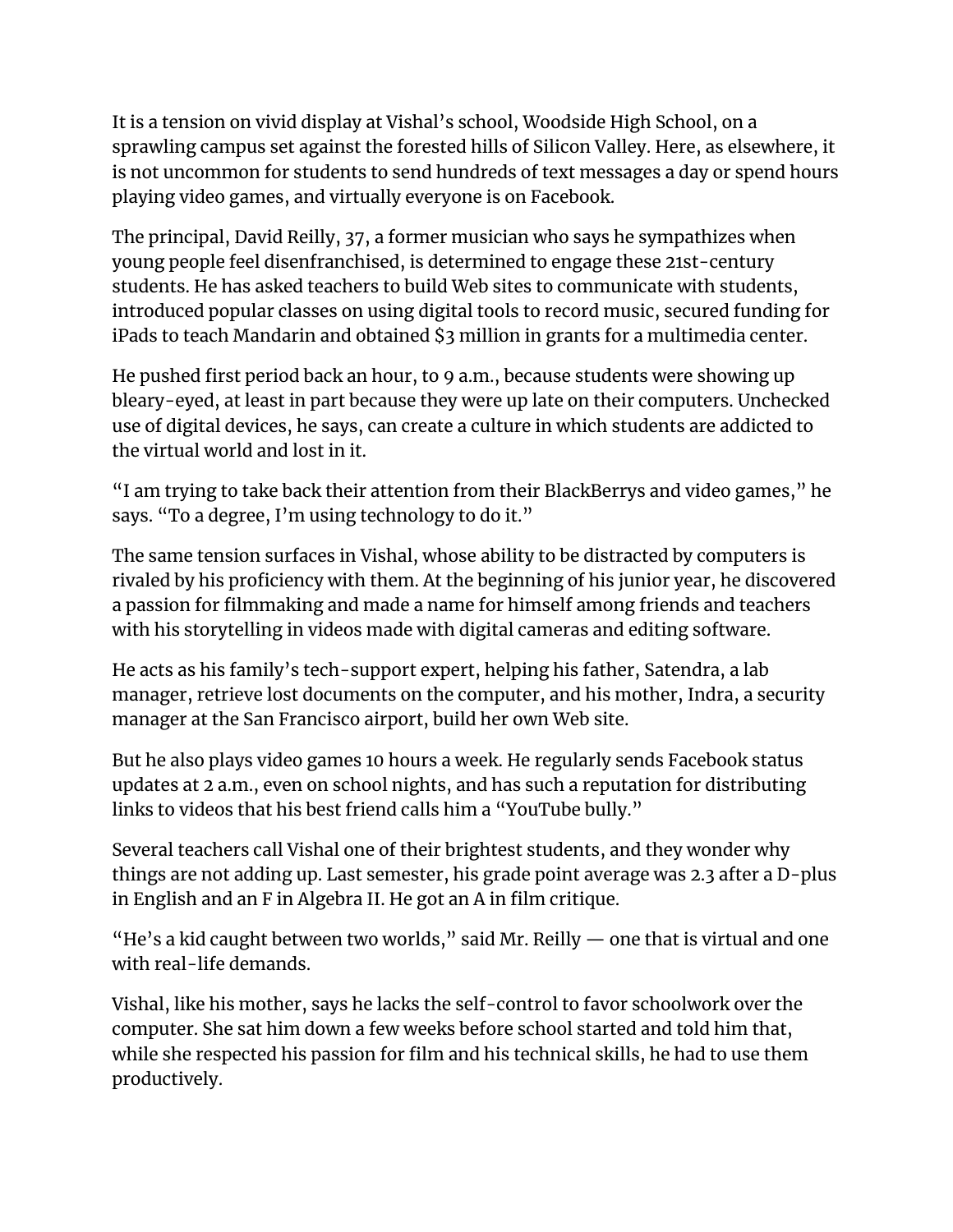"This is the year," she says she told him. "This is your senior year and you can't afford not to focus."

It was not always this way. As a child, Vishal had a tendency to procrastinate, but nothing like this. Something changed him.

When he was 3, Vishal moved with his parents and older brother to their current home, a three-bedroom house in the working-class section of Redwood City, a suburb in Silicon Valley that is more diverse than some of its elite neighbors.

Thin and quiet with a shy smile, Vishal passed the admissions test for a prestigious public elementary and middle school. Until sixth grade, he focused on homework, regularly going to the house of a good friend to study with him.

But Vishal and his family say two things changed around the seventh grade: his mother went back to work, and he got a computer. He became increasingly engrossed in games and surfing the Internet, finding an easy outlet for what he describes as an inclination to procrastinate.

"I realized there were choices," Vishal recalls. "Homework wasn't the only option."

Several recent studies show that young people tend to use home computers for entertainment, not learning, and that this can hurt school performance, particularly in low-income families. Jacob L. Vigdor, an economics professor at Duke University who led some of the research, said that when adults were not supervising computer use, children "are left to their own devices, and the impetus isn't to do homework but play around."

Research also shows that students often juggle homework and entertainment. The Kaiser Family Foundation found earlier this year that half of students from 8 to 18 are using the Internet, watching TV or using some other form of media either "most" (31 percent) or "some" (25 percent) of the time that they are doing homework.

At Woodside, as elsewhere, students' use of technology is not uniform. Mr. Reilly, the principal, says their choices tend to reflect their personalities. Social butterflies tend to be heavy texters and Facebook users. Students who are less social might escape into games, while drifters or those prone to procrastination, like Vishal, might surf the Web or watch videos.

The technology has created on campuses a new set of social types — not the thespian and the jock but the texter and gamer, Facebook addict and YouTube potato.

"The technology amplifies whoever you are," Mr. Reilly says.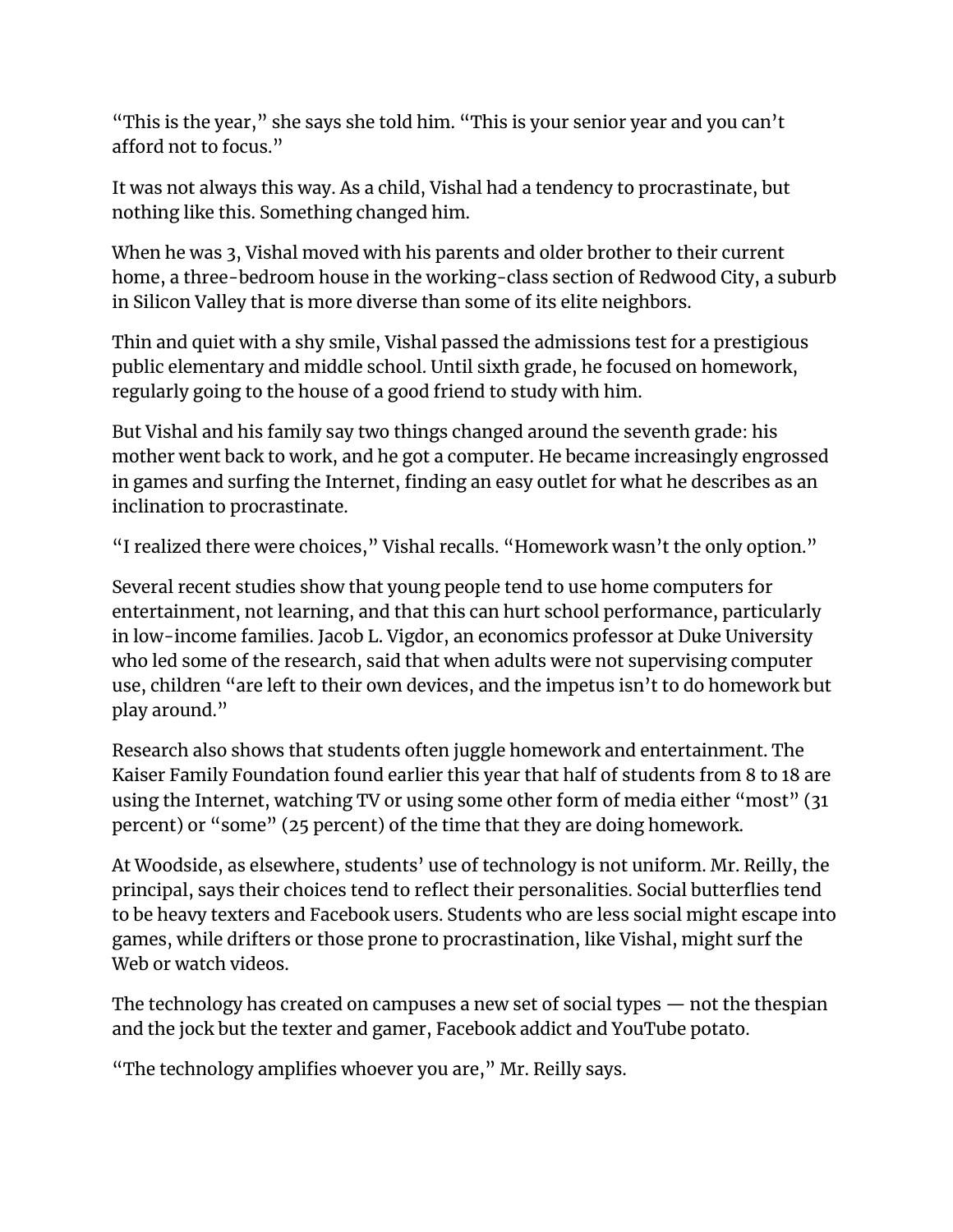For some, the amplification is intense. Allison Miller, 14, sends and receives 27,000 texts in a month, her fingers clicking at a blistering pace as she carries on as many as seven text conversations at a time. She texts between classes, at the moment soccer practice ends, while being driven to and from school and, often, while studying.

Most of the exchanges are little more than quick greetings, but they can get more in-depth, like "if someone tells you about a drama going on with someone," Allison said. "I can text one person while talking on the phone to someone else."

But this proficiency comes at a cost: she blames multitasking for the three B's on her recent progress report.

"I'll be reading a book for homework and I'll get a text message and pause my reading and put down the book, pick up the phone to reply to the text message, and then 20 minutes later realize, 'Oh, I forgot to do my homework.' "

Some shyer students do not socialize through technology — they recede into it. Ramon Ochoa-Lopez, 14, an introvert, plays six hours of video games on weekdays and more on weekends, leaving homework to be done in the bathroom before school.

With powerful new cellphones, the interactive experience can go everywhere. Between classes at Woodside or at lunch, when use of personal devices is permitted, students gather in clusters, sometimes chatting face to face, sometimes half-involved in a conversation while texting someone across the teeming quad. Others sit alone, watching a video, listening to music or updating Facebook.

Students say that their parents, worried about the distractions, try to police computer time, but that monitoring the use of cellphones is difficult. Parents may also want to be able to call their children at any time, so taking the phone away is not always an option.

Other parents wholly embrace computer use, even when it has no obvious educational benefit.

"If you're not on top of technology, you're not going to be on top of the world," said John McMullen, 56, a retired criminal investigator whose son, Sean, is one of five friends in the group Vishal joins for lunch each day.

Sean's favorite medium is video games; he plays for four hours after school and twice that on weekends. He was playing more but found his habit pulling his grade point average below 3.2, the point at which he felt comfortable. He says he sometimes wishes that his parents would force him to quit playing and study, because he finds it hard to quit when given the choice. Still, he says, video games are not responsible for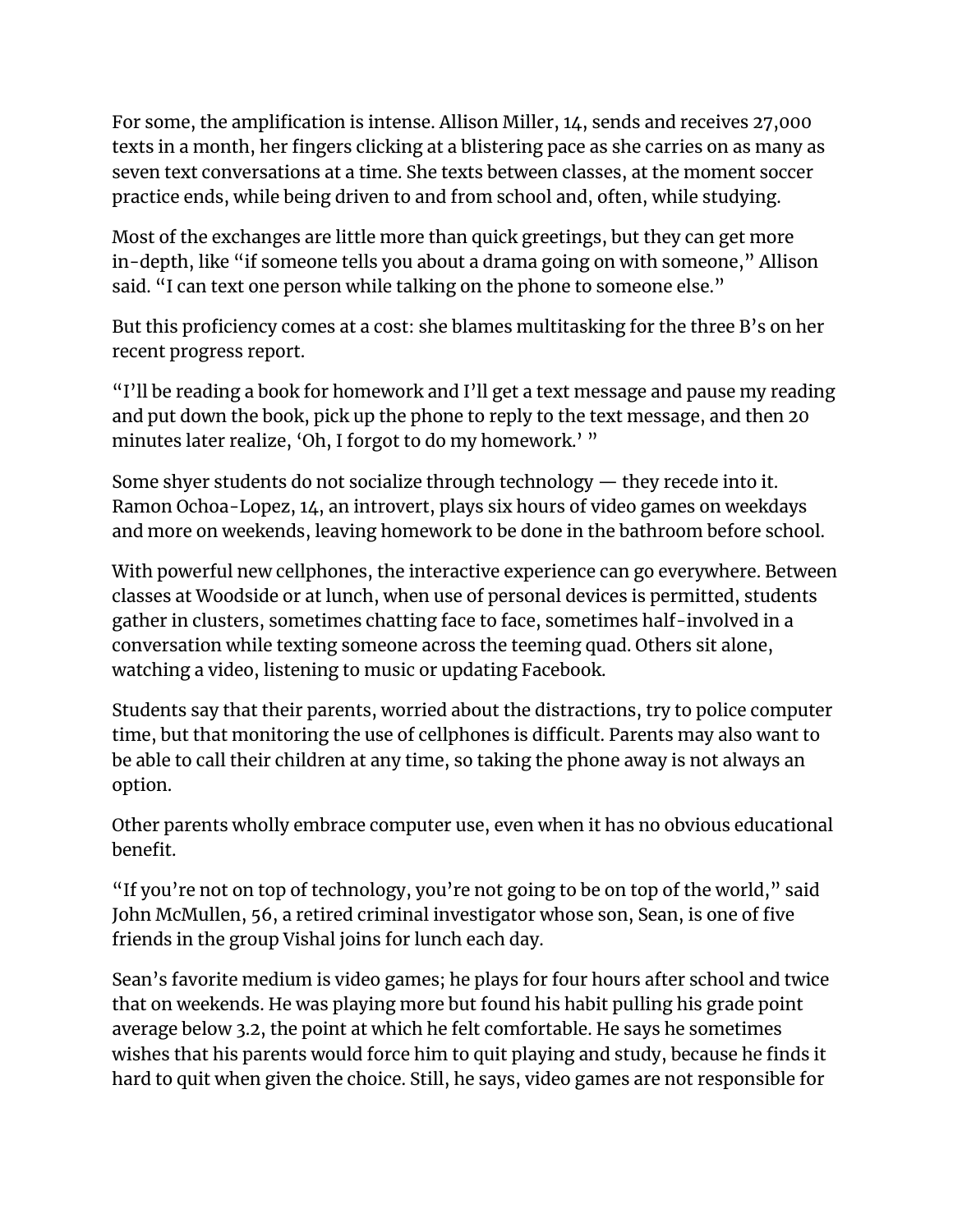his lack of focus, asserting that in another era he would have been distracted by TV or something else.

"Video games don't make the hole; they fill it," says Sean, sitting at a picnic table in the quad, where he is surrounded by a multimillion-dollar view: on the nearby hills are the evergreens that tower above the affluent neighborhoods populated by Internet tycoons. Sean, a senior, concedes that video games take a physical toll: "I haven't done exercise since my sophomore year. But that doesn't seem like a big deal. I still look the same."

Sam Crocker, Vishal's closest friend, who has straight A's but lower SAT scores than he would like, blames the Internet's distractions for his inability to finish either of his two summer reading books.

"I know I can read a book, but then I'm up and checking Facebook," he says, adding: "Facebook is amazing because it feels like you're doing something and you're not doing anything. It's the absence of doing something, but you feel gratified anyway."

He concludes: "My attention span is getting worse."

## *The Lure of Distraction*

Some neuroscientists have been studying people like Sam and Vishal. They have begun to understand what happens to the brains of young people who are constantly online and in touch.

In an experiment at the German Sport University in Cologne in 2007, boys from 12 to 14 spent an hour each night playing video games after they finished homework.

On alternate nights, the boys spent an hour watching an exciting movie, like "Harry Potter" or "Star Trek," rather than playing video games. That allowed the researchers to compare the effect of video games and TV.

The researchers looked at how the use of these media affected the boys' brainwave patterns while sleeping and their ability to remember their homework in the subsequent days. They found that playing video games led to markedly lower sleep quality than watching TV, and also led to a "significant decline" in the boys' ability to remember vocabulary words. The findings were published in the journal Pediatrics.

Markus Dworak, a researcher who led the study and is now a neuroscientist at Harvard, said it was not clear whether the boys' learning suffered because sleep was disrupted or, as he speculates, also because the intensity of the game experience overrode the brain's recording of the vocabulary.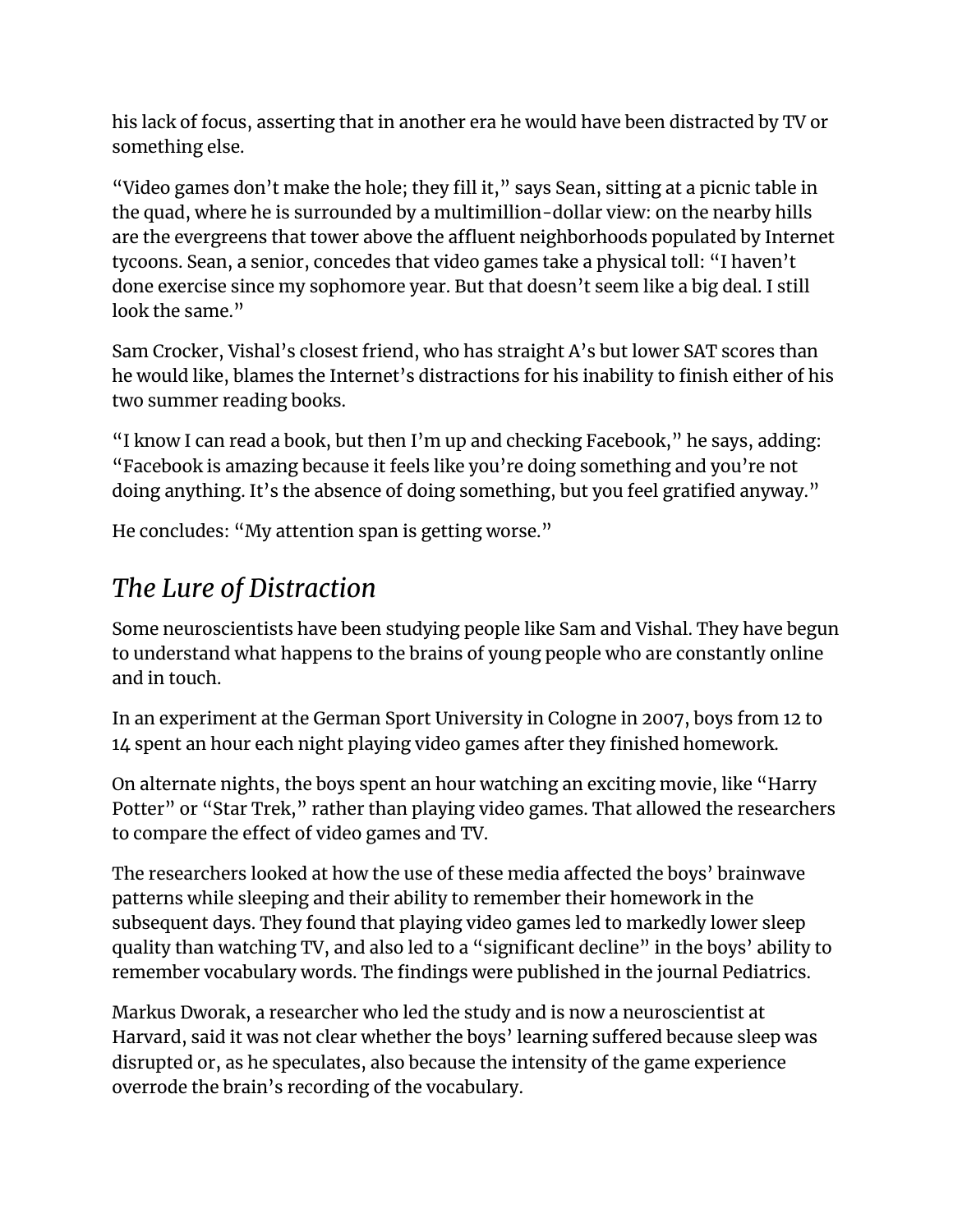"When you look at vocabulary and look at huge stimulus after that, your brain has to decide which information to store," he said. "Your brain might favor the emotionally stimulating information over the vocabulary."

At the University of California, San Francisco, scientists have found that when rats have a new experience, like exploring an unfamiliar area, their brains show new patterns of activity. But only when the rats take a break from their exploration do they process those patterns in a way that seems to create a persistent memory.

In that vein, recent imaging studies of people have found that major cross sections of the brain become surprisingly active during downtime. These brain studies suggest to researchers that periods of rest are critical in allowing the brain to synthesize information, make connections between ideas and even develop the sense of self.

Researchers say these studies have particular implications for young people, whose brains have more trouble focusing and setting priorities.

"Downtime is to the brain what sleep is to the body," said Dr. Rich of Harvard Medical School. "But kids are in a constant mode of stimulation."

"The headline is: bring back boredom," added Dr. Rich, who last month gave a speech to the American Academy of Pediatrics entitled, "Finding Huck Finn: Reclaiming Childhood from the River of Electronic Screens."

Dr. Rich said in an interview that he was not suggesting young people should toss out their devices, but rather that they embrace a more balanced approach to what he said were powerful tools necessary to compete and succeed in modern life.

The heavy use of devices also worries Daniel Anderson, a professor of psychology at the University of Massachusetts at Amherst, who is known for research showing that children are not as harmed by TV viewing as some researchers have suggested.

Multitasking using ubiquitous, interactive and highly stimulating computers and phones, Professor Anderson says, appears to have a more powerful effect than TV.

Like Dr. Rich, he says he believes that young, developing brains are becoming habituated to distraction and to switching tasks, not to focus.

"If you've grown up processing multiple media, that's exactly the mode you're going to fall into when put in that environment — you develop a need for that stimulation," he said.

Vishal can attest to that.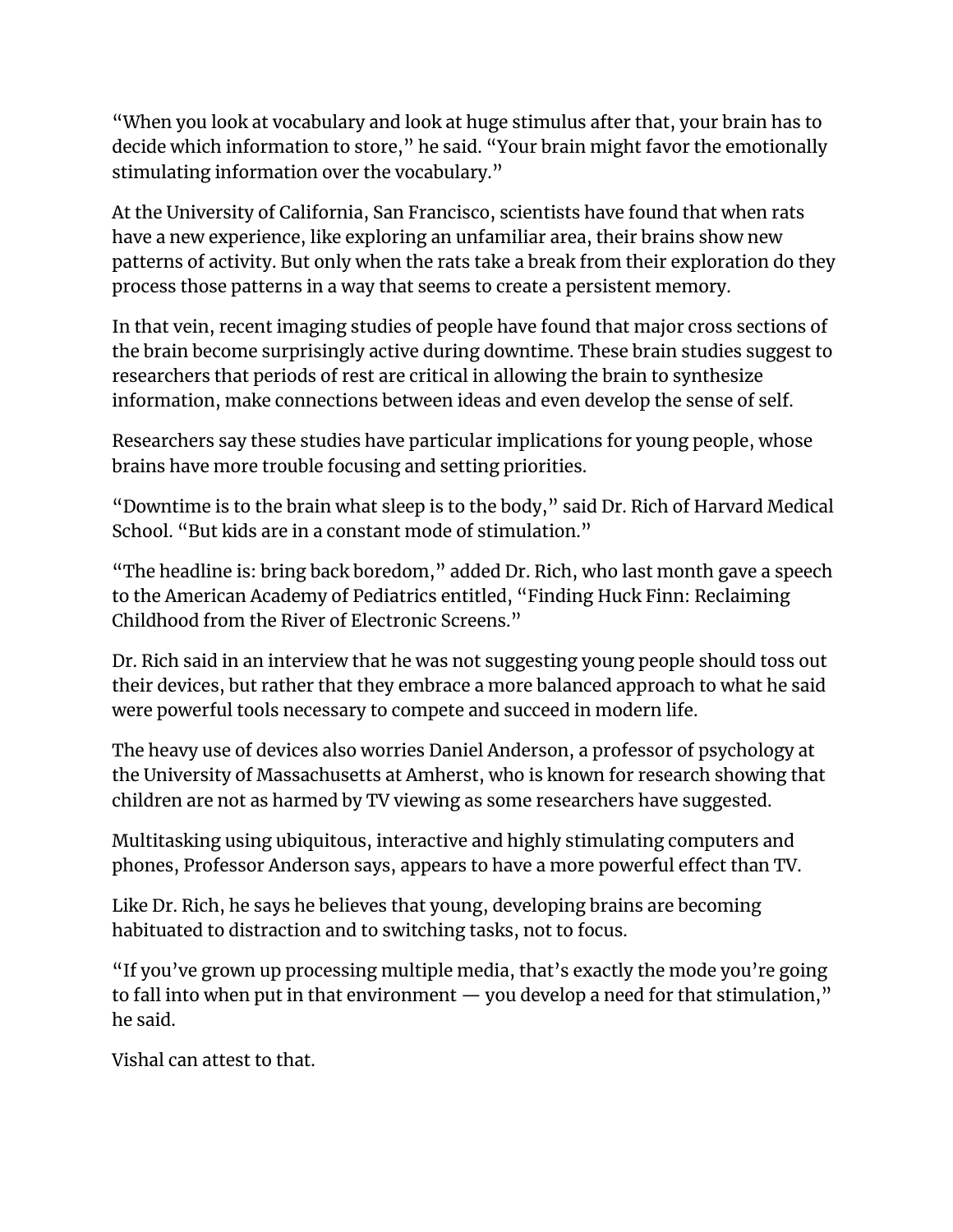"I'm doing Facebook, YouTube, having a conversation or two with a friend, listening to music at the same time. I'm doing a million things at once, like a lot of people my age," he says. "Sometimes I'll say: I need to stop this and do my schoolwork, but I can't."

"If it weren't for the Internet, I'd focus more on school and be doing better academically," he says. But thanks to the Internet, he says, he has discovered and pursued his passion: filmmaking. Without the Internet, "I also wouldn't know what I want to do with my life."

## *Clicking Toward a Future*

The woman sits in a cemetery at dusk, sobbing. Behind her, silhouetted and translucent, a man kneels, then fades away, a ghost.

This captivating image appears on Vishal's computer screen. On this Thursday afternoon in late September, he is engrossed in scenes he shot the previous weekend for a music video he is making with his cousin.

The video is based on a song performed by the band Guns N' Roses about a woman whose boyfriend dies. He wants it to be part of the package of work he submits to colleges that emphasize film study, along with a documentary he is making about home-schooled students.

Now comes the editing. Vishal taught himself to use sophisticated editing software in part by watching tutorials on YouTube. He does not leave his chair for more than two hours, sipping Pepsi, his face often inches from the screen, as he perfects the clip from the cemetery. The image of the crying woman was shot separately from the image of the kneeling man, and he is trying to fuse them.

"I'm spending two hours to get a few seconds just right," he says.

He occasionally sends a text message or checks Facebook, but he is focused in a way he rarely is when doing homework. He says the chief difference is that filmmaking feels applicable to his chosen future, and he hopes colleges, like the University of Southern California or the California Institute of the Arts in Los Angeles, will be so impressed by his portfolio that they will overlook his school performance.

"This is going to compensate for the grades," he says. On this day, his homework includes a worksheet for Latin, some reading for English class and an economics essay, but they can wait.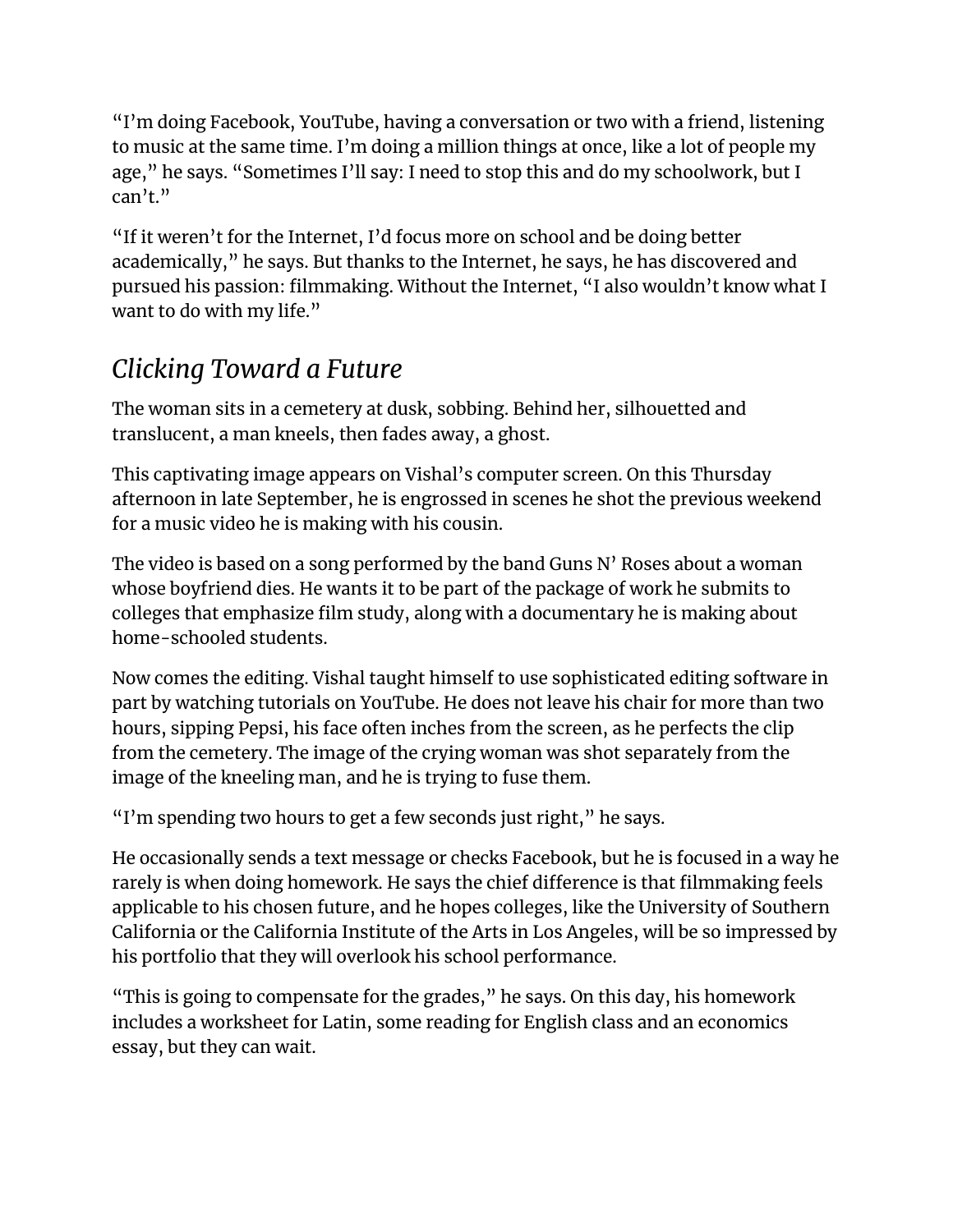Mr. Reilly, the principal, says that the unchecked use of devices can create a culture in which students are addicted to and lost in the virtual world.

Mr. Reilly, the principal, says that the unchecked use of devices can create a culture in which students are addicted to and lost in the virtual world.Credit...Jim Wilson/The New York Times

For Vishal, there's another clear difference between filmmaking and homework: interactivity. As he edits, the windows on the screen come alive; every few seconds, he clicks the mouse to make tiny changes to the lighting and flow of the images, and the software gives him constant feedback.

"I click and something happens," he says, explaining that, by comparison, reading a book or doing homework is less exciting. "I guess it goes back to the immediate gratification thing."

The \$2,000 computer Vishal is using is state of the art and only a week old. It represents a concession by his parents. They allowed him to buy it, despite their continuing concerns about his technology habits, because they wanted to support his filmmaking dream. "If we put roadblocks in his way, he's just going to get depressed," his mother says. Besides, she adds, "he's been making an effort to do his homework."

At this point in the semester, it seems she is right. The first schoolwide progress reports come out in late September, and Vishal has mostly A's and B's. He says he has been able to make headway by applying himself, but also by cutting back his workload. Unlike last year, he is not taking advanced placement classes, and he has chosen to retake Algebra II not in the classroom but in an online class that lets him work at his own pace.

His shift to easier classes might not please college admissions officers, according to Woodside's college adviser, Zorina Matavulj. She says they want seniors to intensify their efforts. As it is, she says, even if Vishal improves his performance significantly, someone with his grades faces long odds in applying to the kinds of colleges he aspires to.

Still, Vishal's passion for film reinforces for Mr. Reilly, the principal, that the way to reach these students is on their own terms.

## *Hands-On Technology*

Big Macintosh monitors sit on every desk, and a man with hip glasses and an easygoing style stands at the front of the class. He is Geoff Diesel, 40, a favorite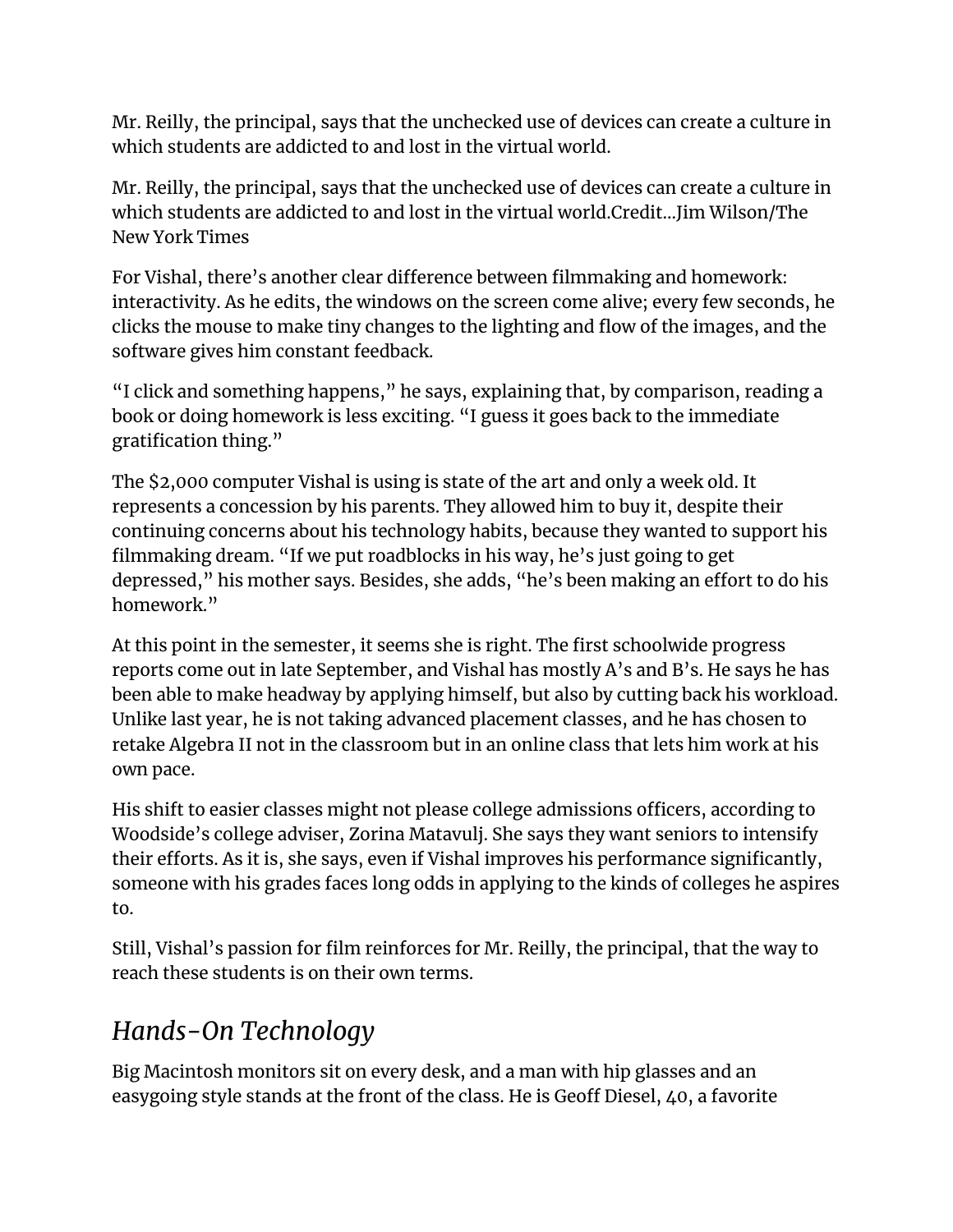teacher here at Woodside who has taught English and film. Now he teaches one of Mr. Reilly's new classes, audio production. He has a rapt audience of more than 20 students as he shows a video of the band Nirvana mixing their music, then holds up a music keyboard.

"Who knows how to use Pro Tools? We've got it. It's the program used by the best music studios in the world," he says.

In the back of the room, Mr. Reilly watches, thrilled. He introduced the audio course last year and enough students signed up to fill four classes. (He could barely pull together one class when he introduced Mandarin, even though he had secured iPads to help teach the language.)

"Some of these students are our most at-risk kids," he says. He means that they are more likely to tune out school, skip class or not do their homework, and that they may not get healthful meals at home. They may also do their most enthusiastic writing not for class but in text messages and on Facebook. "They're here, they're in class, they're listening."

Despite Woodside High's affluent setting, about 40 percent of its 1,800 students come from low-income families and receive a reduced-cost or free lunch. The school is 56 percent Latino, 38 percent white and 5 percent African-American, and it sends 93 percent of its students to four-year or community colleges.

Mr. Reilly says that the audio class provides solid vocational training and can get students interested in other subjects.

"Today mixing music, tomorrow sound waves and physics," he says. And he thinks the key is that they love not just the music but getting their hands on the technology. "We're meeting them on their turf."

It does not mean he sees technology as a panacea. "I'll always take one great teacher in a cave over a dozen Smart Boards," he says, referring to the high-tech teaching displays used in many schools.

Teachers at Woodside commonly blame technology for students' struggles to concentrate, but they are divided over whether embracing computers is the right solution.

"It's a catastrophe," said Alan Eaton, a charismatic Latin teacher. He says that technology has led to a "balkanization of their focus and duration of stamina," and that schools make the problem worse when they adopt the technology.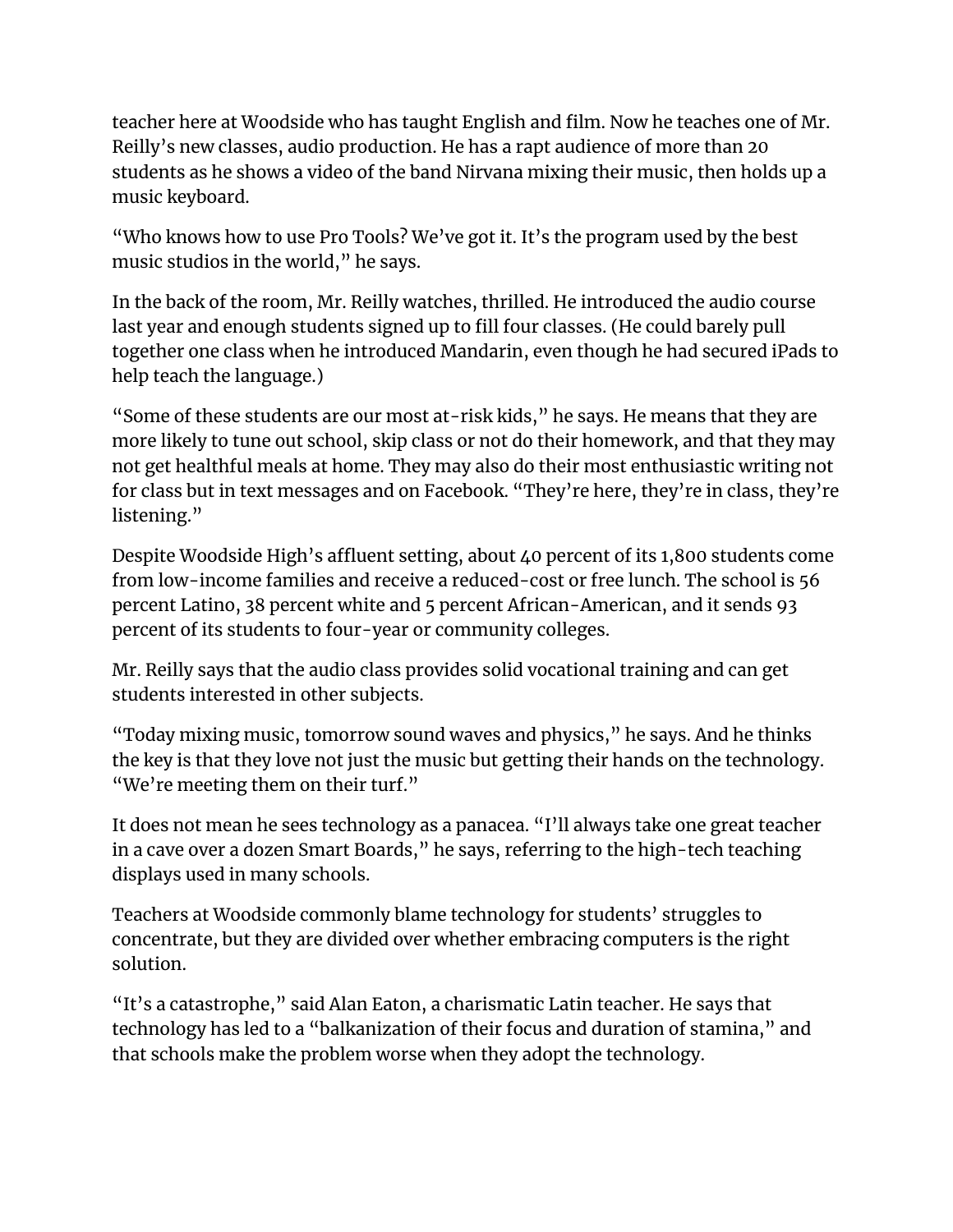"When rock 'n' roll came about, we didn't start using it in classrooms like we're doing with technology," he says. He personally feels the sting, since his advanced classes have one-third as many students as they had a decade ago.

Vishal remains a Latin student, one whom Mr. Eaton describes as particularly bright. But the teacher wonders if technology might be the reason Vishal seems to lose interest in academics the minute he leaves class.

Mr. Diesel, by contrast, does not think technology is behind the problems of Vishal and his schoolmates — in fact, he thinks it is the key to connecting with them, and an essential tool. "It's in their DNA to look at screens," he asserts. And he offers another analogy to explain his approach: "Frankenstein is in the room and I don't want him to tear me apart. If I'm not using technology, I lose them completely."

Mr. Diesel had Vishal as a student in cinema class and describes him as a "breath of fresh air" with a gift for filmmaking. Mr. Diesel says he wonders if Vishal is a bit like Woody Allen, talented but not interested in being part of the system.

But Mr. Diesel adds: "If Vishal's going to be an independent filmmaker, he's got to read Vonnegut. If you're going to write scripts, you've got to read."

Vishal sits near the back of English IV. Marcia Blondel, a veteran teacher, asks the students to open the book they are studying, "The Things They Carried," which is about the Vietnam War.

"Who wants to read starting in the middle of Page 137?" she asks. One student begins to read aloud, and the rest follow along.

To Ms. Blondel, the exercise in group reading represents a regression in American education and an indictment of technology. The reason she has to do it, she says, is that students now lack the attention span to read the assignments on their own.

"How can you have a discussion in class?" she complains, arguing that she has seen a considerable change in recent years. In some classes she can count on little more than one-third of the students to read a 30-page homework assignment.

She adds: "You can't become a good writer by watching YouTube, texting and e-mailing a bunch of abbreviations."

As the group-reading effort winds down, she says gently: "I hope this will motivate you to read on your own."

It is a reminder of the choices that have followed the students through the semester: computer or homework? Immediate gratification or investing in the future?